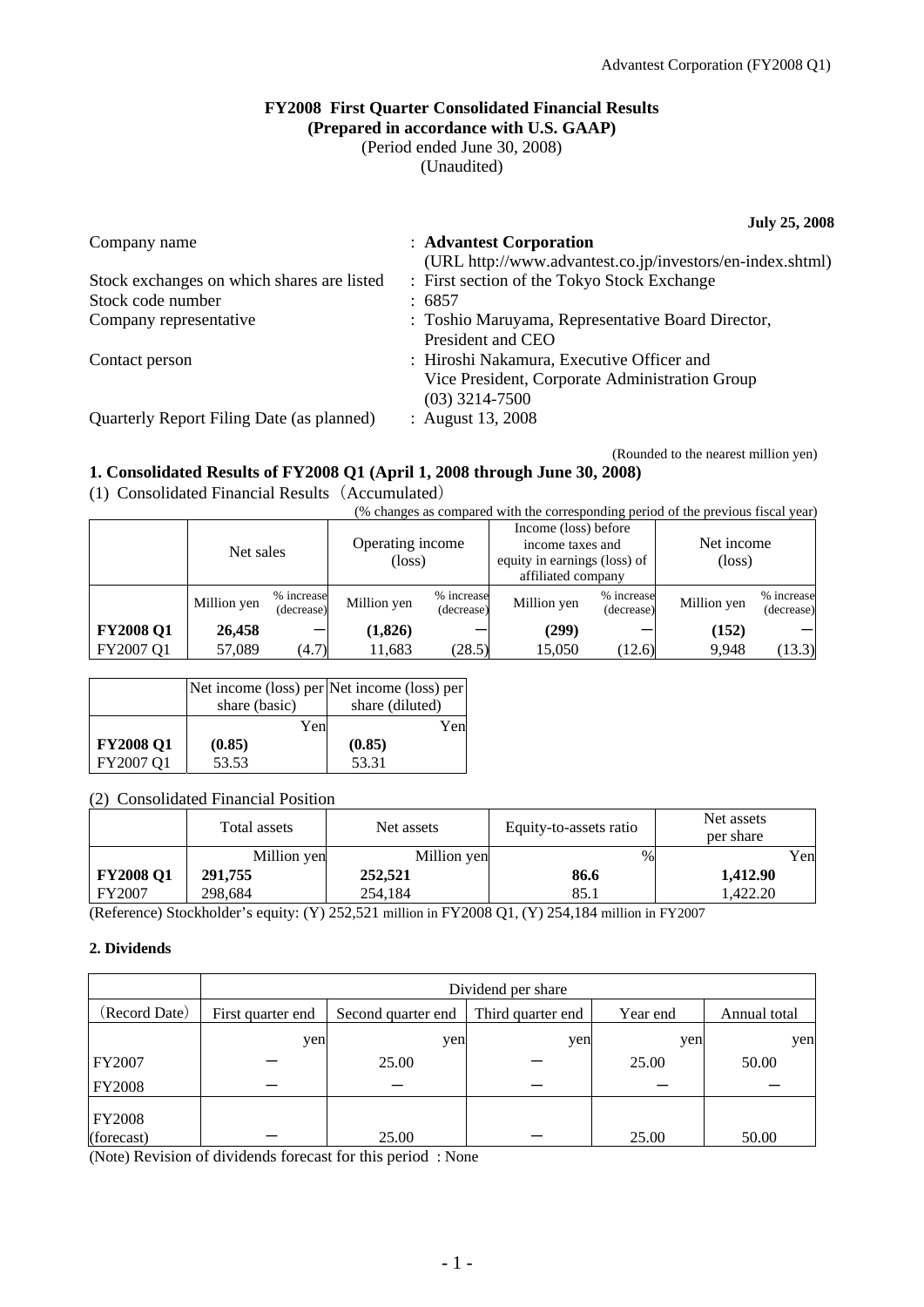### **3. Projected Results for FY2008 (April 1, 2008 through March 31, 2009)**

|                                | (% changes as compared with the corresponding period of the previous fiscal year) |                          |                                     |                          |                                                                                                |                          |                               |                          |
|--------------------------------|-----------------------------------------------------------------------------------|--------------------------|-------------------------------------|--------------------------|------------------------------------------------------------------------------------------------|--------------------------|-------------------------------|--------------------------|
|                                | Net sales                                                                         |                          | Operating income<br>$(\text{loss})$ |                          | Income (loss) before<br>income taxes and<br>equity in earnings (loss) of<br>affiliated company |                          | Net income<br>$(\text{loss})$ |                          |
|                                | Million yen                                                                       | % increase<br>(decrease) | Million yen                         | % increase<br>(decrease) | Million yen                                                                                    | % increase<br>(decrease) | Million yen                   | % increase<br>(decrease) |
| FY2008 Q2<br>(cumulative term) | 50,000                                                                            |                          | (5,500)                             |                          | (4,000)                                                                                        |                          | (2,500)                       |                          |
| <b>FY2008</b>                  |                                                                                   |                          |                                     |                          |                                                                                                |                          |                               |                          |

|                                | Net income (loss)<br>per share |
|--------------------------------|--------------------------------|
| FY2008 Q2<br>(cumulative term) | Yen<br>(13.99)                 |
| <b>FY2008</b>                  |                                |

(Note) Revision of earnings forecast for this period : Yes

 Advantest's business focuses on test systems for semiconductors, and relies heavily on the capital expenditure of semiconductor manufacturers, test houses and foundries. The capital expenditures of these companies are determined primarily by factors such as current or future trends in the demand for semiconductors. In recent years, as a result of the expansion in applications for semiconductors, such as for use in digital consumer products, mobile devices and motor vehicles, it has become difficult to foresee trends in the demand for semiconductors. Accordingly, investment plans for semiconductor related capital expenditure, the movements of which have been cyclical thus far, now vary on a daily basis. Because of the great difficulty involved in forecasting earnings in such an operating environment, Advantest did not disclose the earnings forecast for the fiscal year ending March 31, 2009 as of April 2008.

At this time, we are able to disclose the earnings forecast for the second quarter of the fiscal year ending March 31, 2009, taking into account trends in orders input received and other factors in the first quarter. Such earnings forecast is disclosed above.

As to the earnings forecast for the fiscal year ending March 31, 2009, Advantest intends to promptly disclose the relevant earnings forecast when such disclosure becomes possible.

### **4. Others**

(1) Material changes in subsidiaries during this period

(Changes in scope of consolidation resulting from changes in subsidiaries): None

(2) Use of simplified accounting method and special accounting policy for quarterly financial reporting: Yes (Note) Please see "Business Results" 4. Others on page 7 for details.

- (3) Changes in accounting principles, procedures and the presentation of the quarterly consolidated financial statements
	- 1) Changes based on revisions of accounting standard : Yes
	- Changes other than 1) above : None
	- (Note) Please see "Business Results" 4. Others on page 7 for details.
- (4) Number of issued and outstanding stock (common stock)
	- 1) Number of issued and outstanding stock at the end of each fiscal period (including treasury stock): FY2008 Q1 199,566,770 shares; FY2007 199,566,770 shares.
	- 2) Number of treasury stock at the end of each fiscal period: FY2008 Q1 20,841,105 shares; FY2007 20,840,721shares.
	- 3) Average number of outstanding stock for each period (cumulative term): FY2008 Q1 178,725,896 shares; FY2007 Q1 185,849,626 shares.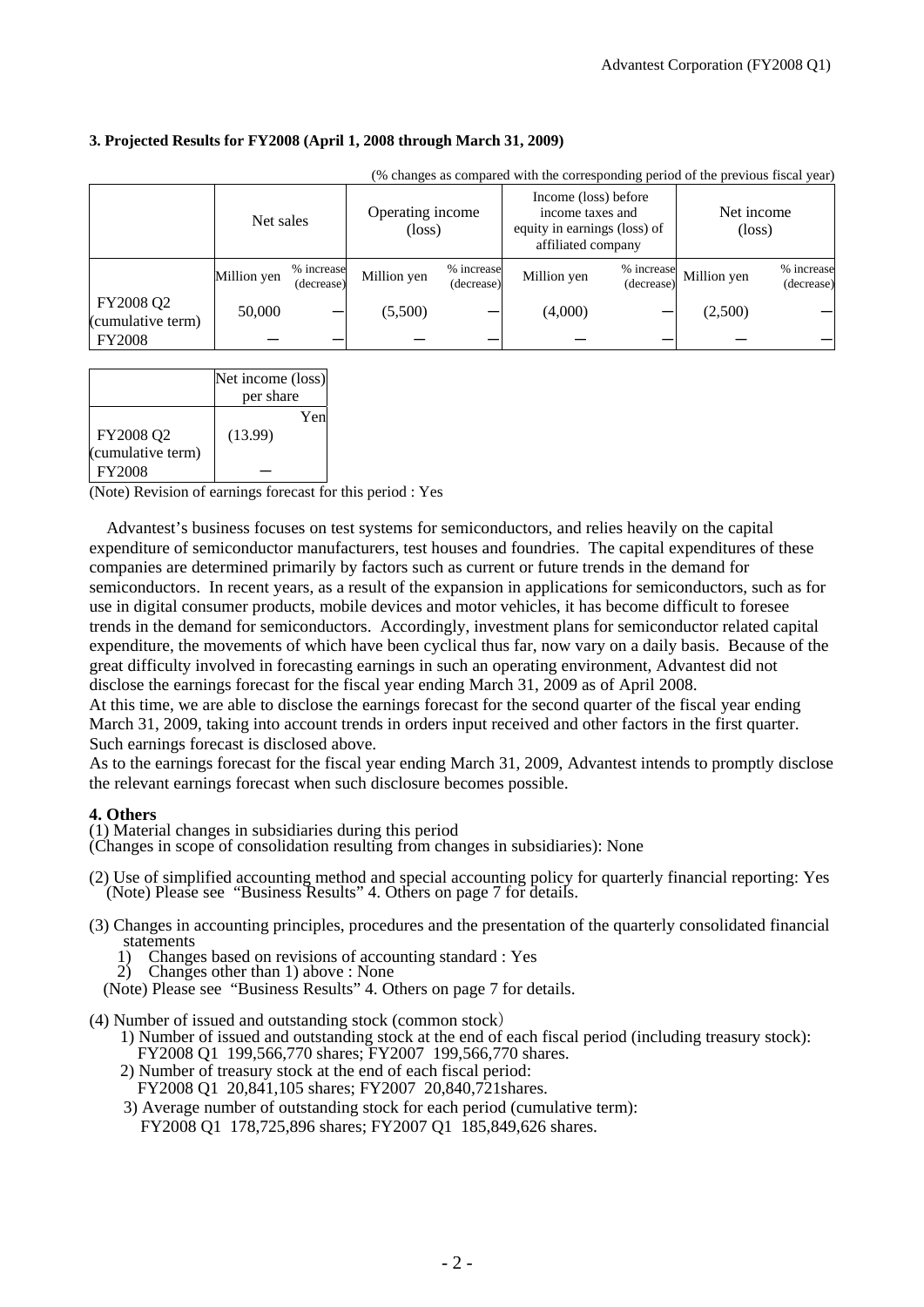**Explanation on the Appropriate Use of Future Earnings Projections and Other Special Instructions**  1.This document contains "forward-looking statements" that are based on Advantest's current expectations, estimates and projections. These forward-looking statements are subject to known and unknown risks, uncertainties and other factors that may cause Advantest's actual results, levels of activity, performance or achievements to be materially different from those expressed or implied by such forwardlooking statements. These factors include: (i) changes in demand for the products and services produced and offered by Advantest's customers, including semiconductors, communications services and electronic goods; (ii) circumstances relating to Advantest's investment in technology, including its ability to timely develop products that meet the changing needs of semiconductor manufacturers and communications network equipment and components makers and service providers; (iii) significant changes in the competitive environment in the major markets where Advantest purchases materials, components and supplies for the production of its products or where its products are produced, distributed or sold; and (iv) changes in economic conditions, currency exchange rates or political stability in the major markets where Advantest procures materials, components and supplies for the production of its principal products or where its products are produced, distributed or sold. A discussion of these and other factors which may affect Advantest's actual results, levels of activity, performance or achievements is contained in the "Operating and Financial Review and Prospects", "Key Information - Risk Factors" and "Information on the Company" sections and elsewhere in Advantest's annual report on Form 20-F, which is on file with the United States Securities and Exchange Commission.

For the assumptions on which earnings projections are made and other related matters, please see "Business Results" 3. Prospects for the Upcoming Fiscal Year on page 6.

2.Effective from the current fiscal year, pursuant to Paragraph 93 of the "Regulations Concerning the Terminology, Forms and Methods of Preparation of Quarterly Financial Statements", the terminology, form and method of preparation of Advantest's quarterly consolidated financial statements are based on U.S. generally accepted accounting principles (U.S. GAAP).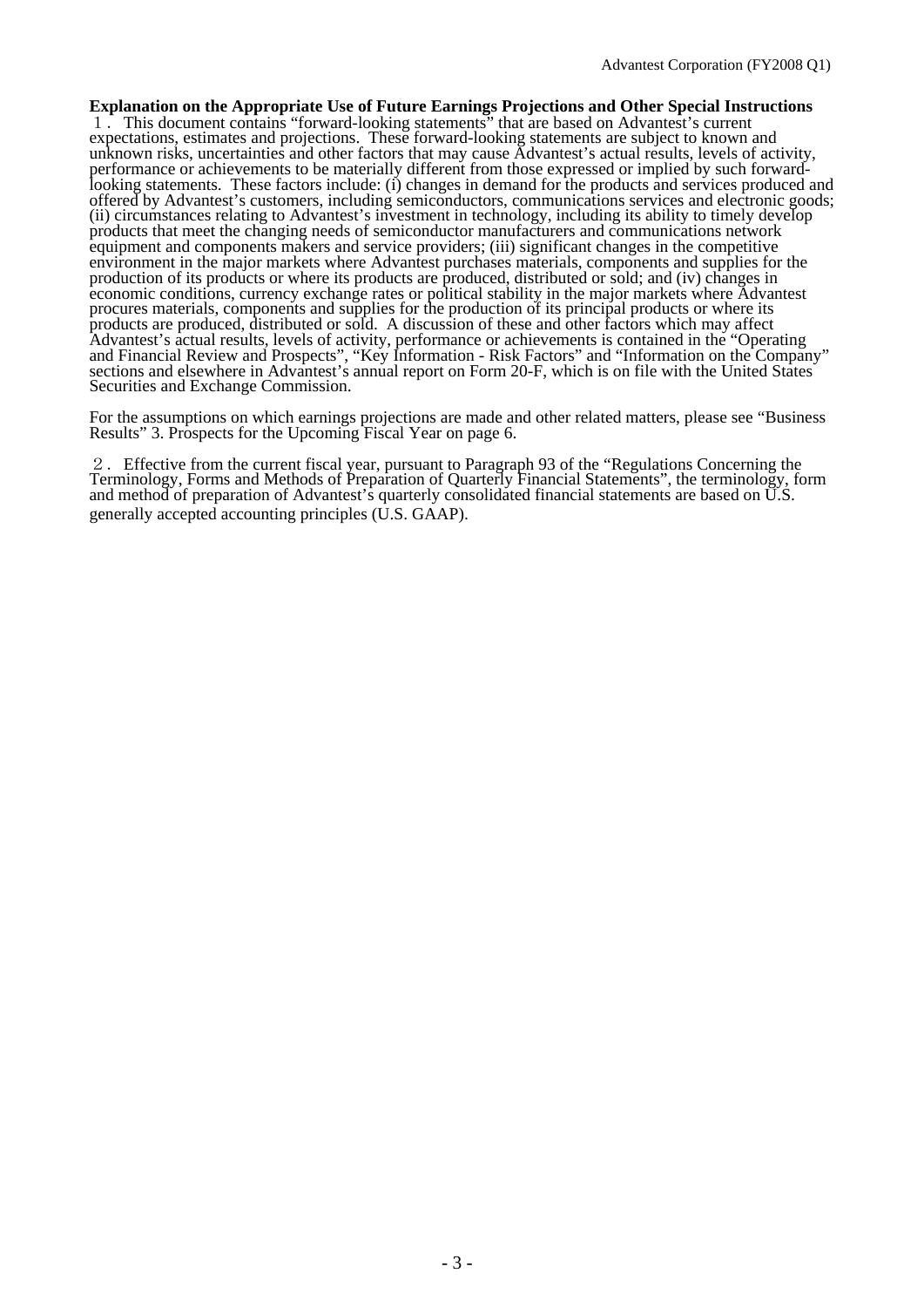## 【Business Results】

## 1. Analysis of Business Results

Consolidated Financial Results of FY2008 Q1 (April 1, 2008 through June 30, 2008)

(in billion yen)

|                                                                                             | Q1 of FY2007<br>(April 1, 2007)<br>through<br>June 30, 2007) | Q1 of FY2008<br>(April 1, 2008)<br>through<br>June 30, 2008) | As compared to the<br>corresponding period of<br>the previous<br>fiscal year<br>Increase (decrease) |
|---------------------------------------------------------------------------------------------|--------------------------------------------------------------|--------------------------------------------------------------|-----------------------------------------------------------------------------------------------------|
| Orders input received                                                                       | 53.2                                                         | 18.2                                                         | $(65.8\%)$                                                                                          |
|                                                                                             |                                                              |                                                              |                                                                                                     |
| Net sales                                                                                   | 57.1                                                         | 26.5                                                         | $(53.7\%)$                                                                                          |
| Operating income (loss)                                                                     | 11.7                                                         | (1.8)                                                        |                                                                                                     |
| Income (loss) before income<br>taxes and equity in earnings<br>(loss) of affiliated company | 15.1                                                         | (0.3)                                                        |                                                                                                     |
|                                                                                             |                                                              |                                                              |                                                                                                     |
| Net income (loss)                                                                           | 9.9                                                          | (0.2)                                                        |                                                                                                     |

The global economy in the first quarter of the fiscal year ending March 31, 2009 showed an even greater trend towards a downturn, as a result of the slowdown of the U.S. economy and the sharp price increase of oil and other resources. In the Japanese economy, capital expenditure by corporations showed little sign of recovery due to uncertainty over the future of the economy.

In the semiconductor related markets, the price of semiconductors appeared to have bottomed out when demand and supply margins became tight due to decreased output by semiconductor manufacturers and increased demand by customers. However, demand in connection with digital consumer products tailored towards the Beijing Olympics and the replacement of equipment by companies in favor of high-performance computers fell short of expectations, in addition to concerns over dwindling consumption of semiconductor related products due to economic slowdown, semiconductor manufacturers continued to exercise caution with respect to capital expenditure. Accordingly, Advantest's business environment was extremely difficult.

Accordingly, orders input received was (Y) 18.2 billion (a 65.8% decrease in comparison to the corresponding period of the previous fiscal year), net sales was (Y) 26.5 billion (a 53.7% decrease), operating loss was (Y) 1.8 billion, loss before income taxes and equity in earnings of affiliated company was (Y) 0.3 billion, and net loss was (Y) 0.2 billion. Furthermore, the percentage of net sales to overseas customers was 75.5%, compared to 65.2% in the corresponding period of the previous fiscal year.

Conditions of business by segment are described below.

<Semiconductor and Component Test System Segment>

(in billion yen)

|                       | Q1 of FY2007<br><b>April 1, 2007</b><br>through<br>June 30, 2007) | Q1 of FY2008<br>(April 1, 2008)<br>through<br>June 30, 2008) | As compared to the<br>corresponding period of<br>the previous<br>fiscal year<br>Increase (decrease) |
|-----------------------|-------------------------------------------------------------------|--------------------------------------------------------------|-----------------------------------------------------------------------------------------------------|
| Orders input received | 39.7                                                              | 10.0                                                         | (74.7%)                                                                                             |
| Net sales             | 41.0                                                              | 17.0                                                         | $(58.6\%)$                                                                                          |
| Operating income      | 10.3                                                              | 0.7                                                          | $(93.4\%)$                                                                                          |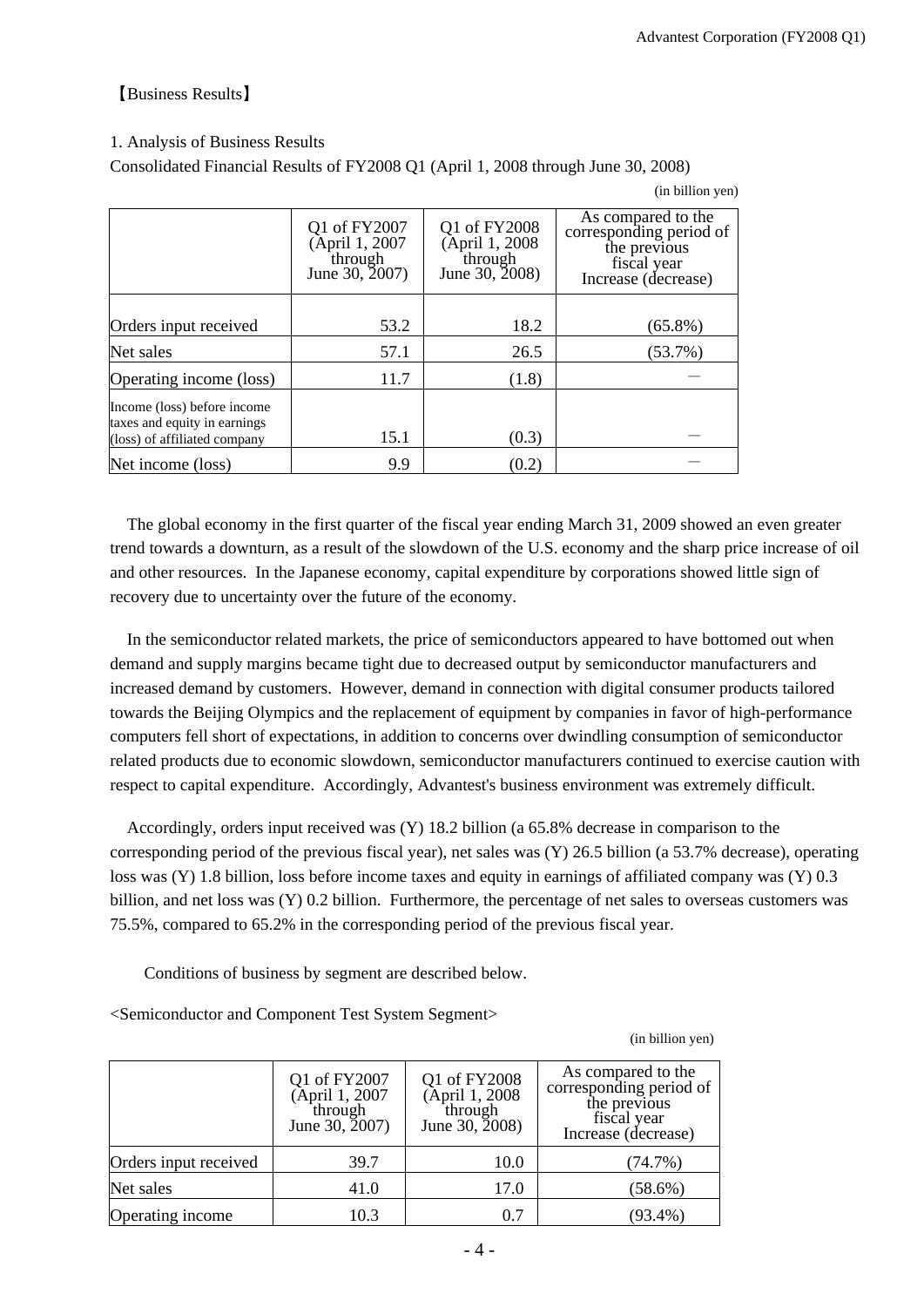In the Semiconductor and Component Test System Segment, capital expenditure by semiconductor manufacturers with respect to test systems for both memory and non memory semiconductors continued to be weak. For test systems for memory semiconductors, demand increased for DRAM semiconductors, which are used in computers, and NAND-type flash memory semiconductors, which are used in mobile audio players, and other devices resulted in a price increase showing signs of an improvement in market conditions; however this did not result in a recommencement of capital expenditure by semiconductor manufacturers. For test systems for non memory semiconductors, although inquiries in connection with the T2000 improved as a result of a recommencement of capital expenditure by several principal customers in response to an increase in demand for low-cost computers and other products, there was no significant recovery in the results for test systems for non memory semiconductors other than the T2000.

A s a result of the above, orders input received was (Y) 10.0 billion (a 74.7% decrease in comparison to the corresponding period of the previous fiscal year), net sales was (Y) 17.0 billion (a 58.6% decrease) and operating income was (Y) 0.7 billion (a 93.4% decrease).

<Mechatronics System Segment>

(in billion yen)

|                         | Q1 of FY2007<br>(April 1, 2007<br>through<br>June 30, 2007) | Q1 of FY2008<br>(April 1, 2008)<br>through<br>June 30, 2008) | As compared to the<br>corresponding period of<br>the previous<br>fiscal year<br>Increase (decrease) |
|-------------------------|-------------------------------------------------------------|--------------------------------------------------------------|-----------------------------------------------------------------------------------------------------|
| Orders input received   | 10.2                                                        | 4.3                                                          | (57.7%)                                                                                             |
| Net sales               | 12.2                                                        | 5.2                                                          | $(57.1\%)$                                                                                          |
| Operating income (loss) | 3.1                                                         | [1.4]                                                        |                                                                                                     |

In accordance with the continuing weakness in demand for test systems for memory and non memory semiconductors, demand for test handler systems and device interfaces, which are connected to such test systems, also continued to be weak.

A s a result of the above, orders input received was (Y) 4.3 billion (a 57.7% decrease in comparison to the corresponding period of the previous fiscal year), net sales was (Y) 5.2 billion (a 57.1% decrease) and operating loss was (Y) 1.4 billion.

|                       |                                                            |                                                              | (in billion yen)                                                                                    |
|-----------------------|------------------------------------------------------------|--------------------------------------------------------------|-----------------------------------------------------------------------------------------------------|
|                       | Q1 of FY2007<br>April 1, 2007<br>through<br>June 30, 2007) | Q1 of FY2008<br>(April 1, 2008)<br>through<br>June 30, 2008) | As compared to the<br>corresponding period of<br>the previous<br>fiscal year<br>Increase (decrease) |
| Orders input received | 4.9                                                        | 4.1                                                          | $(15.8\%)$                                                                                          |
| Net sales             | 4.4                                                        | 4.4                                                          | 0.2%                                                                                                |
| Operating income      | 0.7                                                        | 0.4                                                          | $(33.4\%)$                                                                                          |

<Services, Support and Others Segment>

billion (a 33.4% decrease). Orders input received was (Y) 4.1 billion (a 15.8% decrease in comparison to the corresponding period of the previous fiscal year), net sales was (Y) 4.4 billion (a 0.2% increase) and operating income was (Y) 0.4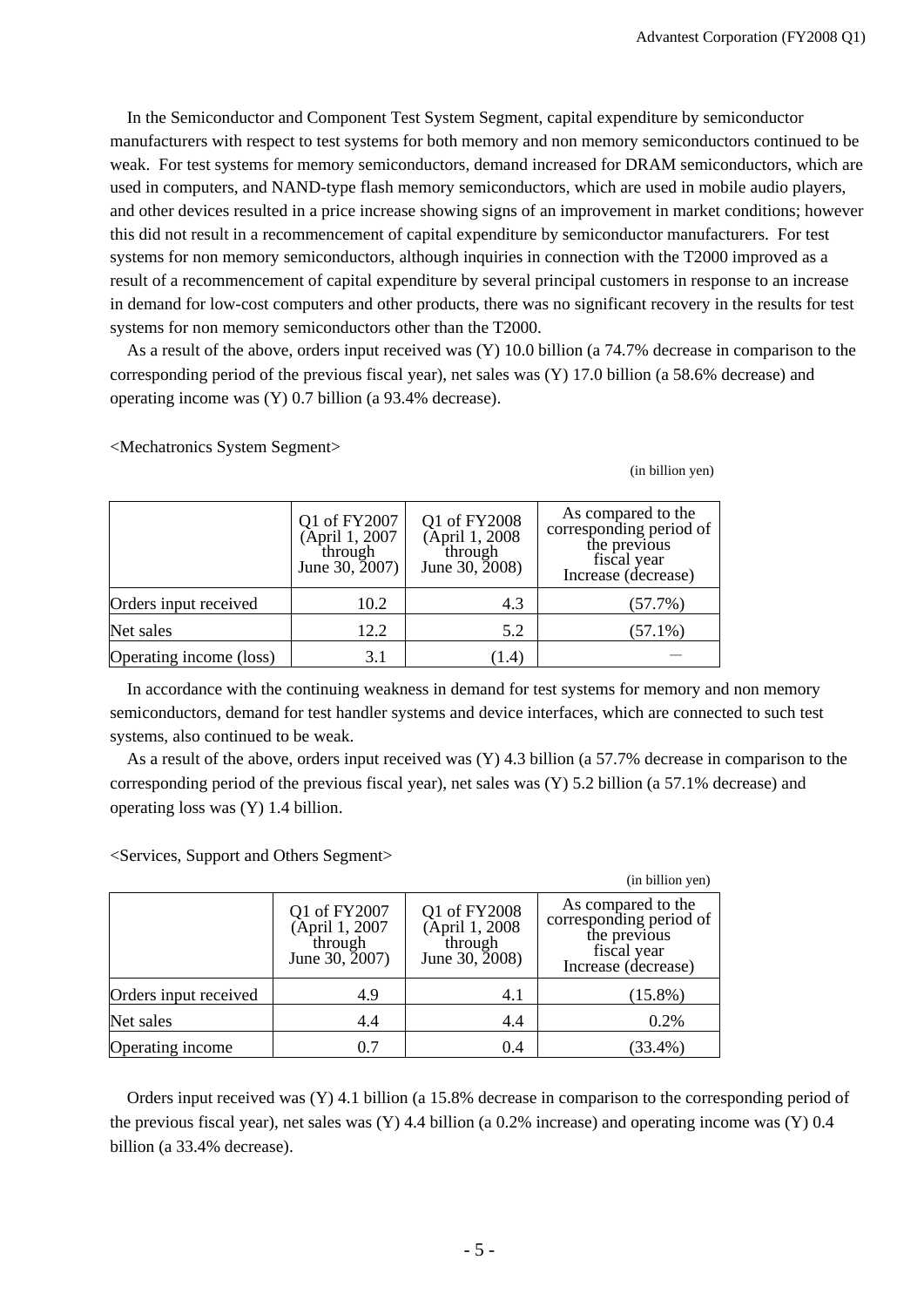### 2. Analysis of Financial Condition

Total assets at the end of FY2008 first quarter was (Y) 291.8 billion, a decrease of (Y) 6.9 billion compared to the end of the previous fiscal year, due primarily to a decrease of trade receivables. The amount of total liabilities was (Y) 39.2 billion, a decrease of (Y) 5.3 billion compared to the end of the previous fiscal year, due primarily to a decrease of trade accounts payable. Stockholder's equity was (Y) 252.5 billion. Equity to assets ratio was 86.6%, an increase of 1.5 point.

### (Cash Flow Condition)

Cash and cash equivalents held at the end of FY2008 first quarter were  $(Y)$  146.9 billion, a decrease of  $(Y)$ 0.4 billion from previous fiscal year.

Significant cash flows during the first quarter of this fiscal period and their causes are described below.

Net cash provided by operating activities was (Y) 2.5 billion. This amount was primarily attributable to a decrease of  $(Y)$  7.7 billion in trade receivables exceeding a decrease of  $(Y)$  3.4 billion in trade accounts payable.

Net cash used in investing activities was (Y) 1.5 billion. This amount was primarily attributable to purchases of property, plant and equipment.

Net cash used in financing activities was (Y) 4.2 billion. This amount was primarily attributable to dividend payments in the amount of (Y) 4.2 billion.

### 3. Prospects for the Upcoming Fiscal Year

With respect to the semiconductor related markets, Advantest would like to be able to anticipate a recovery in demand for test systems for semiconductors due to an increase in demand for portable computers and communication equipment, with a full-scale launch of the production of next-generation DRAM semiconductors. However, as a result of concerns over inflation due to factors such as weak global stock prices and the sharp price increase of oil and other resources, uncertainty over the future of the global economy has increased considerably and semiconductor manufactures are expected to continue to exercise caution with respect to capital expenditure.

In this difficult environment, Advantest will focus on the timely introduction of new products tailored towards customers' needs and the expansion of market share, in addition to working towards further cost reductions and making utmost efforts to ensure profit.

W ith respect to the interim business results for the first half of FY2008, net sales are expected to amount to  $(Y)$  50.0 billion, operating loss is expected to amount to  $(Y)$  5.5 billion, loss before income taxes is expected to amount to  $(Y)$  4.0 billion and net loss is expected to amount to  $(Y)$  2.5 billion.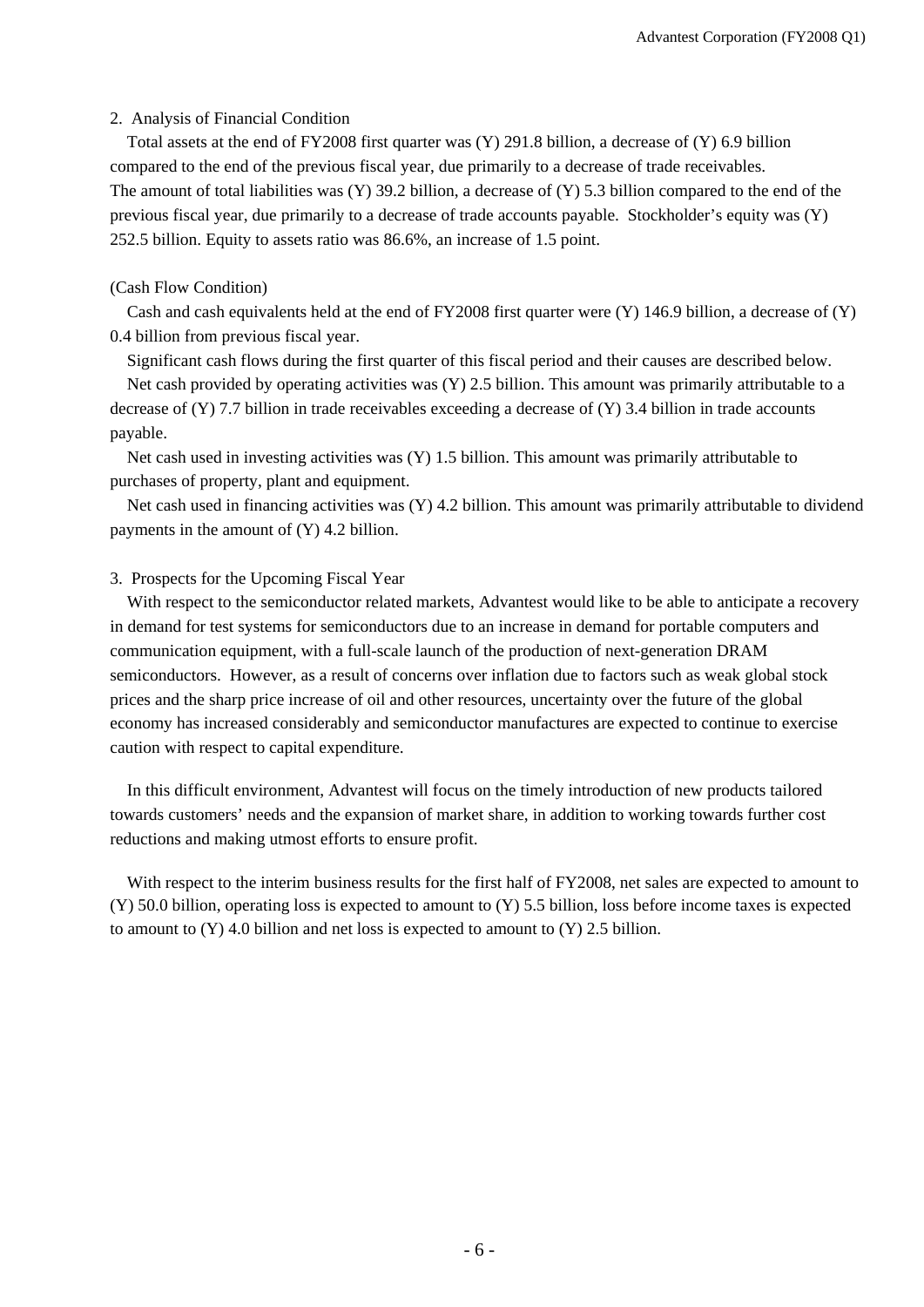## 4. Others

(1) Material changes in subsidiaries during this period

(Changes in scope of consolidation resulting from changes in subsidiaries): None

(2) Use of simplified accounting method and special accounting policy for quarterly financial reporting

Tax expense is measured using an estimated annual effective tax rate. Advantest makes, at the end of the first quarter, its best estimate of the annual effective tax rate for the full fiscal year and use that rate to provide for income taxes on a current year-to-date basis. The estimated effective tax rate includes the deferred tax effects of expected year-end temporary differences, and carryforwards must be projected.

(3) Changes in accounting principles, procedures and the presentation of the quarterly consolidated financial statements

Effective from the current fiscal year, pursuant to Paragraph 93 of the "Regulations concerning the Terminology, Forms and Methods of Preparation of Quarterly Financial Statements", the terminology, form and method of preparation of Advantest's quarterly consolidated financial statements are based on U.S. generally accepted accounting principles (U.S. GAAP).

In September 2006, the Financial Accounting Standards Board (FASB) issued Statement of Financial Accounting Standards (SFAS) No. 157, "Fair Value Measurements," which defines fair value, establishes a framework for measuring fair value, and enhances fair value measurement disclosure.

SFAS 157 does not expand the use of fair value to any new circumstances, but does require additional disclosures in both annual and quarterly reports. Advantest adopted SFAS 157 and its related amendments for financial assets and liabilities on April 1, 2008. SFAS 157 will be effective for non-financial assets and liabilities in financial statements issued for fiscal years beginning after November 15, 2008.

The adoption of SFAS 157 did not have a significant impact on its consolidated results of operations an d financial condition.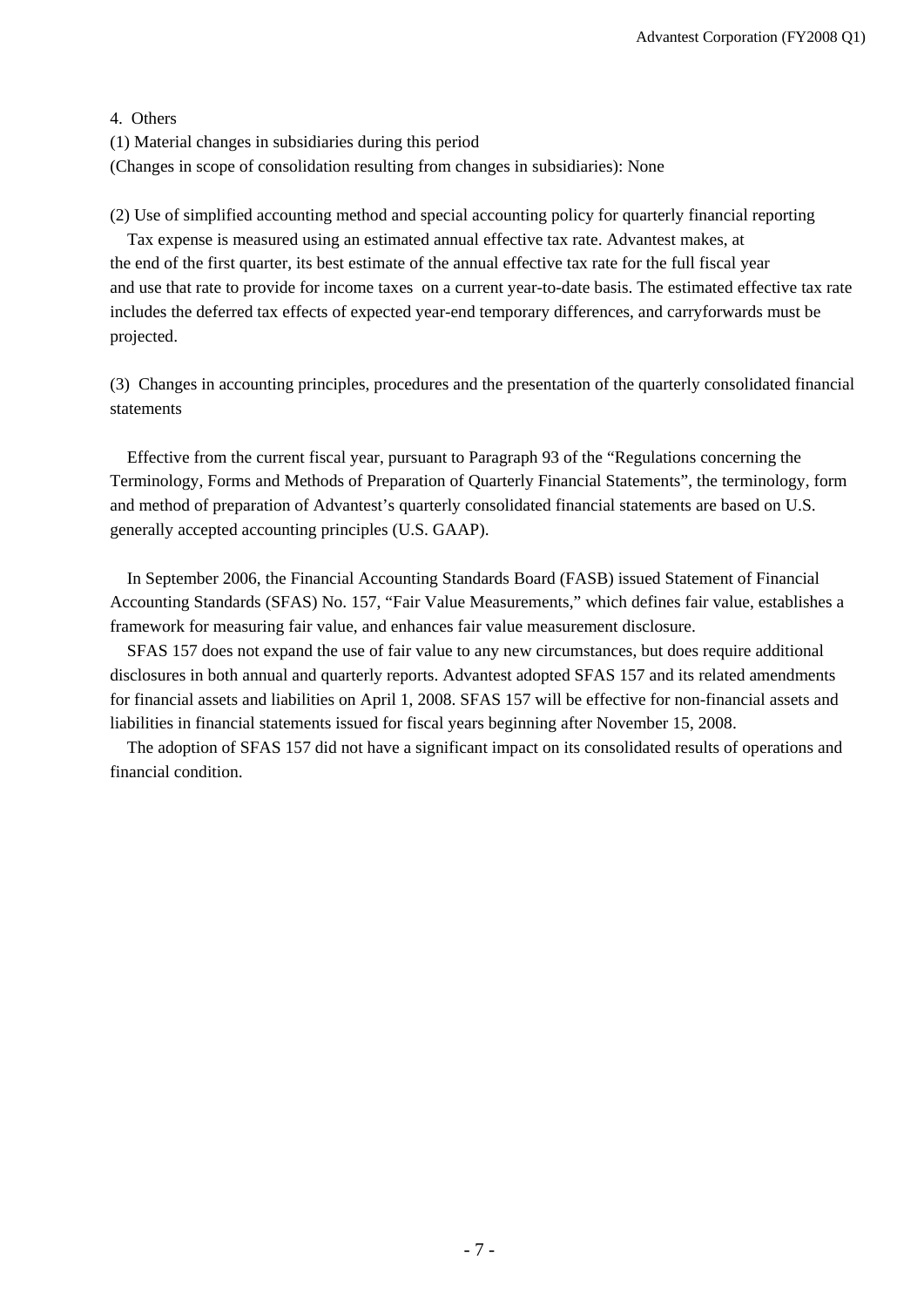# 5. Consolidated Financial Statements and Other Information

| (1) Consolidated Balance Sheets |  |
|---------------------------------|--|
|                                 |  |

|                                    | Q1 of FY2008               | FY2007                     |
|------------------------------------|----------------------------|----------------------------|
|                                    | (As of June 30, 2008)      | (As of March 31, 2008)     |
|                                    | Amount<br>(in million yen) | Amount<br>(in million yen) |
| (Assets)                           |                            |                            |
| Cash and cash equivalents          | 146,918                    | 147,348                    |
| Trade receivables, net             | 23,239                     | 30,124                     |
| Inventories                        | 26,440                     | 26,823                     |
| Deferred tax assets                | 14,228                     | 12,678                     |
| Other current assets               | 6,949                      | 6,474                      |
| Total current assets               | 217,774                    | 223,447                    |
| Investment securities              | 10,609                     | 9,754                      |
| Property, plant and equipment, net | 49,182                     | 50,765                     |
| Deferred tax assets                | 5,734                      | 6,488                      |
| Intangible assets, net             | 3,392                      | 3,476                      |
| Other assets                       | 5,064                      | 4,754                      |
| Total assets                       | 291,755                    | 298,684                    |
|                                    |                            |                            |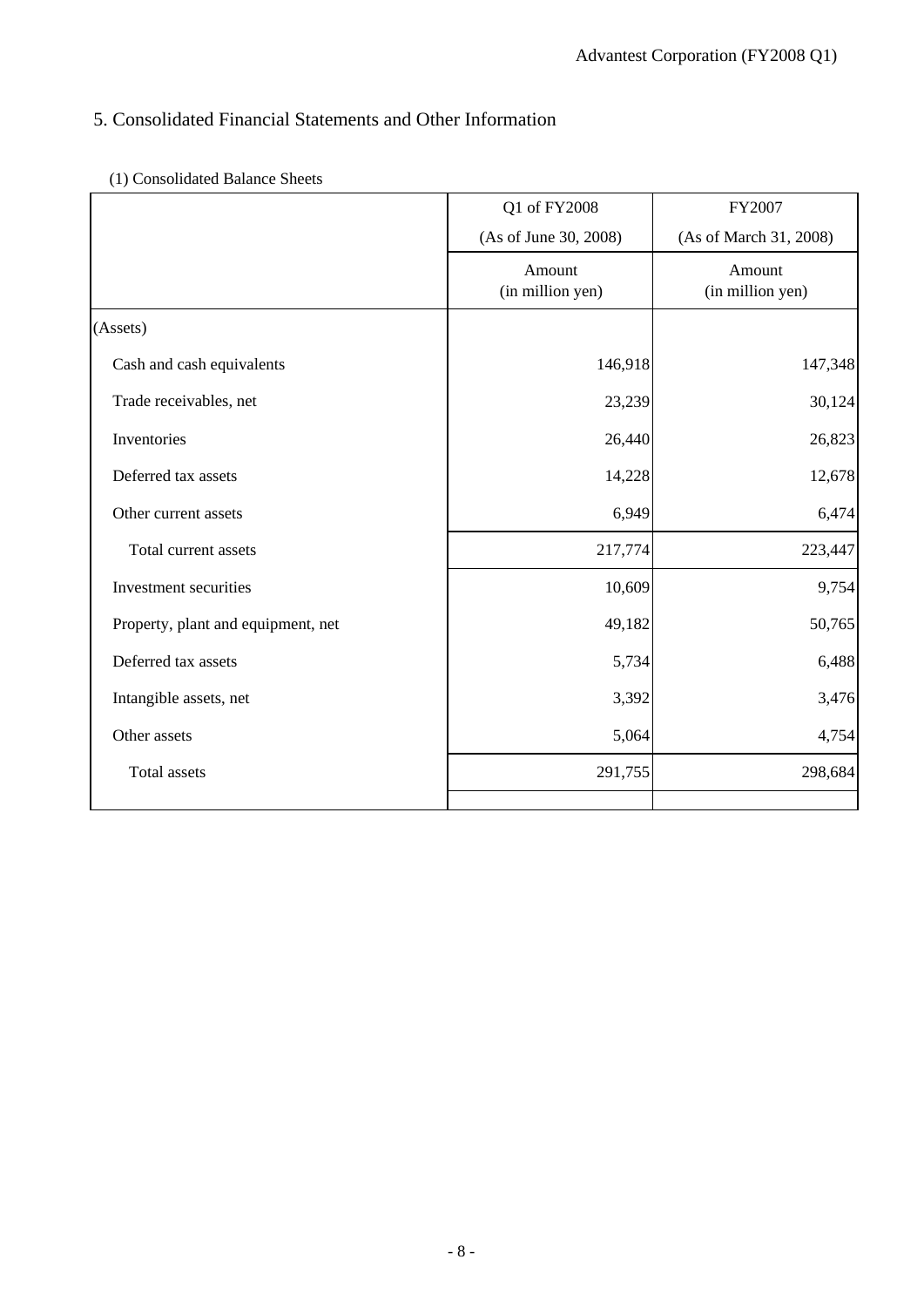|                                               | Q1 of FY2008               | FY2007                     |
|-----------------------------------------------|----------------------------|----------------------------|
|                                               | (As of June 30, 2008)      | (As of March 31, 2008)     |
|                                               | Amount<br>(in million yen) | Amount<br>(in million yen) |
| (Liabilities)                                 |                            |                            |
| Trade accounts payable                        | 8,850                      | 11,765                     |
| Income taxes payable                          | 30                         | 585                        |
| Other accounts payable                        | 2,480                      | 2,458                      |
| Accrued expenses                              | 8,311                      | 10,940                     |
| Accrued warranty expenses                     | 2,708                      | 3,143                      |
| Other current liabilities                     | 4,612                      | 2,804                      |
| Total current liabilities                     | 26,991                     | 31,695                     |
| Accrued pension and severance cost            | 10,587                     | 10,711                     |
| Other liabilities                             | 1,656                      | 2,094                      |
| <b>Total liabilities</b>                      | 39,234                     | 44,500                     |
| (Stockholders' equity)                        |                            |                            |
| Common stock                                  | 32,363                     | 32,363                     |
| Capital surplus                               | 40,072                     | 40,072                     |
| Retained earnings                             | 274,069                    | 278,689                    |
| Accumulated other comprehensive income (loss) | (4,657)                    | (7,615)                    |
| Treasury stock                                | (89, 326)                  | (89, 325)                  |
| Total stockholders' equity                    | 252,521                    | 254,184                    |
| Total liabilities and stockholders' equity    | 291,755                    | 298,684                    |
|                                               |                            |                            |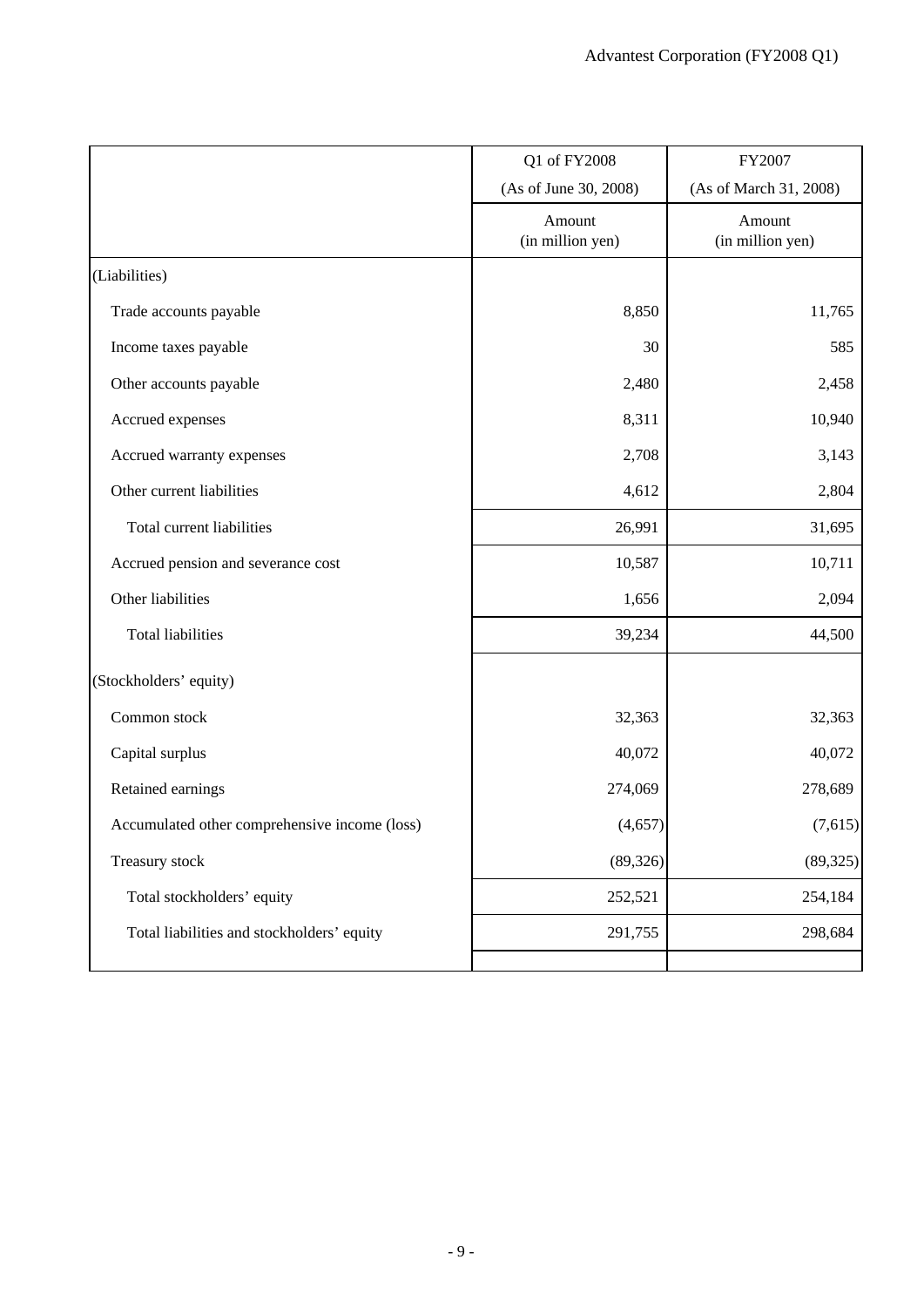|                                                                                          | Q1 of FY2008<br>(April 1, 2008 through<br>June 30, 2008) |
|------------------------------------------------------------------------------------------|----------------------------------------------------------|
|                                                                                          | Amount<br>(in million yen)                               |
| Net sales                                                                                | 26,458                                                   |
| Cost of sales                                                                            | 12,710                                                   |
| Gross profit                                                                             | 13,748                                                   |
| Research and development expenses                                                        | 6,732                                                    |
| Selling, general and administrative expenses                                             | 8,842                                                    |
| Operating income (loss)                                                                  | (1,826)                                                  |
| Other income (expense):                                                                  |                                                          |
| Interest and dividends income                                                            | 687                                                      |
| Interest expense                                                                         | (3)                                                      |
| Other, net                                                                               | 843                                                      |
| Total other income (expense):                                                            | 1,527                                                    |
| Income (loss) before income taxes and<br>equity in earnings (loss) of affiliated company | (299)                                                    |
| Income taxes                                                                             | (178)                                                    |
| Equity in earnings (loss) of affiliated company                                          | (31)                                                     |
| Net income (loss)                                                                        | (152)                                                    |

(2) Consolidated Statements of Operations

|                             | Q1 of FY2008           |  |
|-----------------------------|------------------------|--|
|                             | (April 1, 2008 through |  |
|                             | June 30, 2008)         |  |
|                             | Amount                 |  |
|                             | (in yen)               |  |
| Net income (loss) per share |                        |  |
| <b>Basic</b>                | (0.85)                 |  |
| Diluted                     | (0.85)                 |  |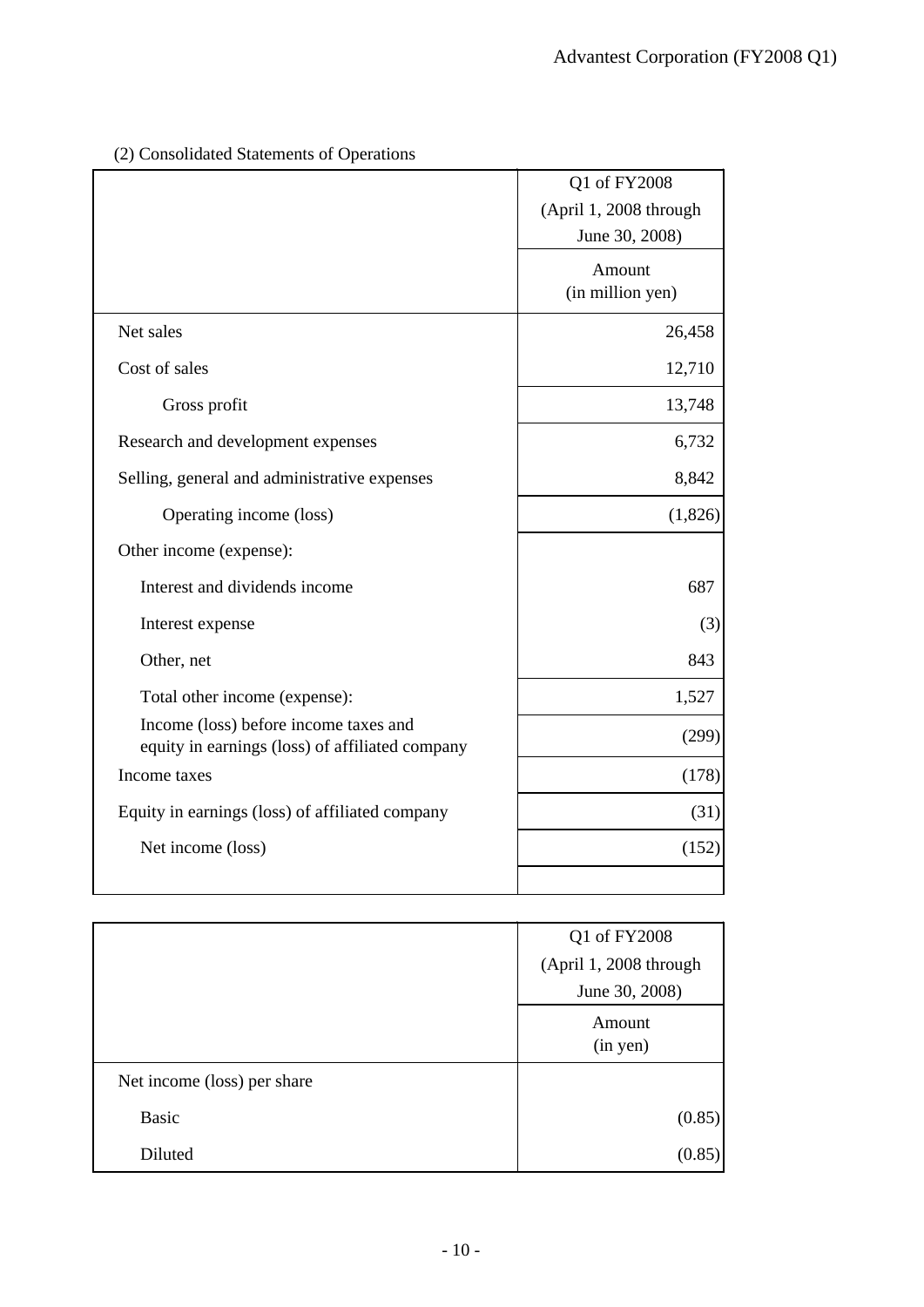## (3) Consolidated Statements of Cash Flows

|                                                                                             | Q1 of FY2008           |
|---------------------------------------------------------------------------------------------|------------------------|
|                                                                                             | (April 1, 2008 through |
|                                                                                             | June 30, 2008)         |
|                                                                                             | Amount                 |
|                                                                                             | (in million yen)       |
| I Cash flows from operating activities:                                                     |                        |
| Net income (loss)                                                                           | (152)                  |
| Adjustments to reconcile net income (loss)<br>to net cash provided by operating activities: |                        |
| Depreciation and amortization                                                               | 2,267                  |
| Deferred income taxes                                                                       | (1,146)                |
| Changes in assets and liabilities:                                                          |                        |
| Trade receivables                                                                           | 7,737                  |
| Inventories                                                                                 | 455                    |
| Trade accounts payable                                                                      | (3, 432)               |
| Income taxes payable                                                                        | (629)                  |
| Accrued expenses                                                                            | (2,710)                |
| Accrued warranty expenses                                                                   | (436)                  |
| Accrued pension and severance cost                                                          | (122)                  |
| Other                                                                                       | 691                    |
| Net cash provided by operating activities                                                   | 2,523                  |
| II Cash flows from investing activities:                                                    |                        |
| Proceeds from sale of non-marketable securities                                             | 34                     |
| Proceeds from sale of property, plant and equipment                                         | 42                     |
| Purchases of intangible assets                                                              | (65)                   |
| Purchases of property, plant and equipment                                                  | (1, 537)               |
| Other                                                                                       | (3)                    |
| Net cash used in investing activities                                                       | (1,529)                |
|                                                                                             |                        |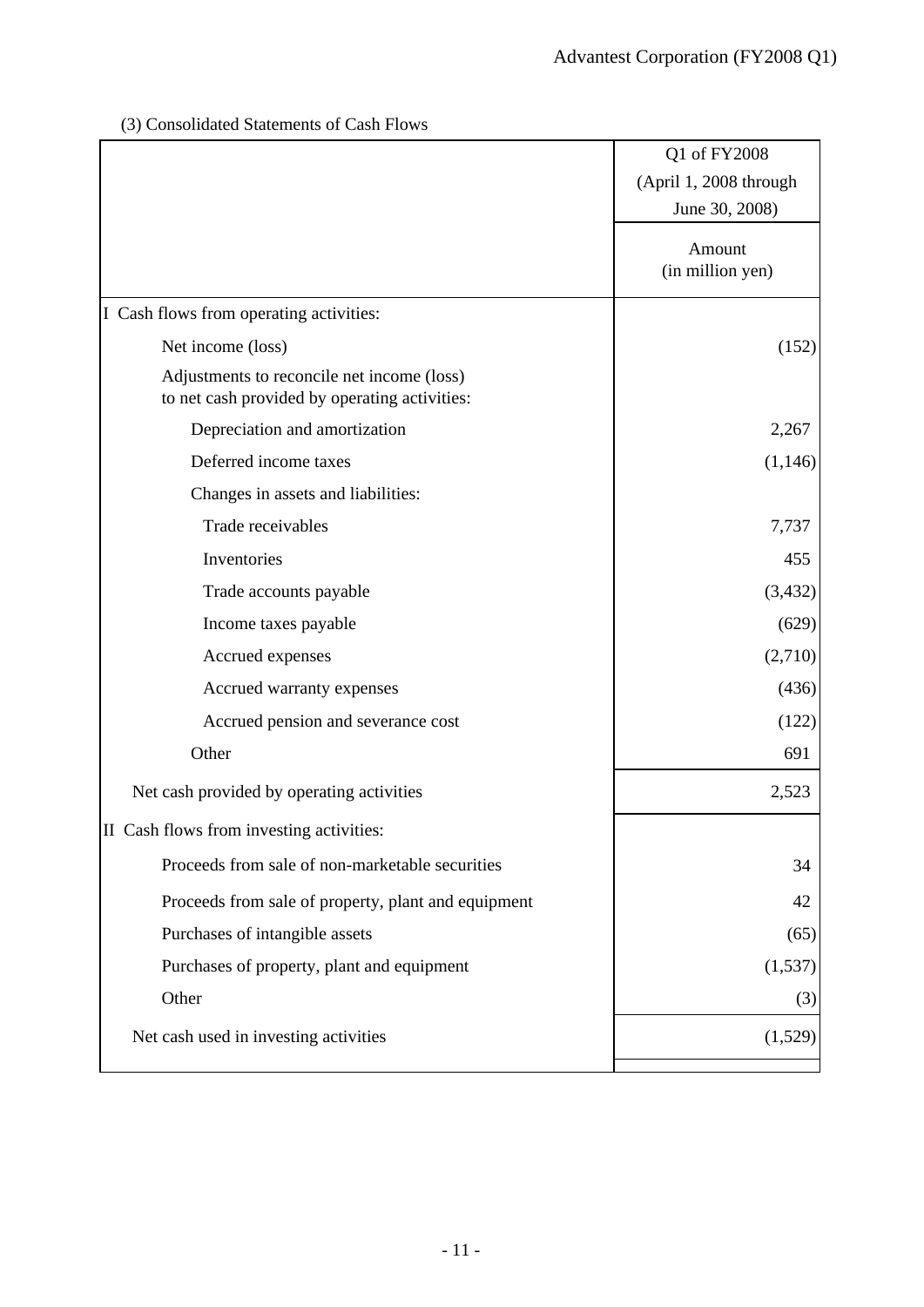|                                                                           | Q1 of FY2008               |
|---------------------------------------------------------------------------|----------------------------|
|                                                                           | (April 1, 2008 through     |
|                                                                           | June 30, 2008)             |
|                                                                           | Amount<br>(in million yen) |
| III Cash flows from financing activities:                                 |                            |
| Dividends paid                                                            | (4,209)                    |
| Other                                                                     | (1)                        |
| Net cash used in financing activities                                     | (4,210)                    |
| Net effect of exchange rate changes on cash and cash<br>IV<br>equivalents | 2,786                      |
| Net change in cash and cash equivalents<br>V                              | (430)                      |
| Cash and cash equivalents at beginning of period<br>VI                    | 147,348                    |
| Cash and cash equivalents at end of period<br>VІІ                         | 146,918                    |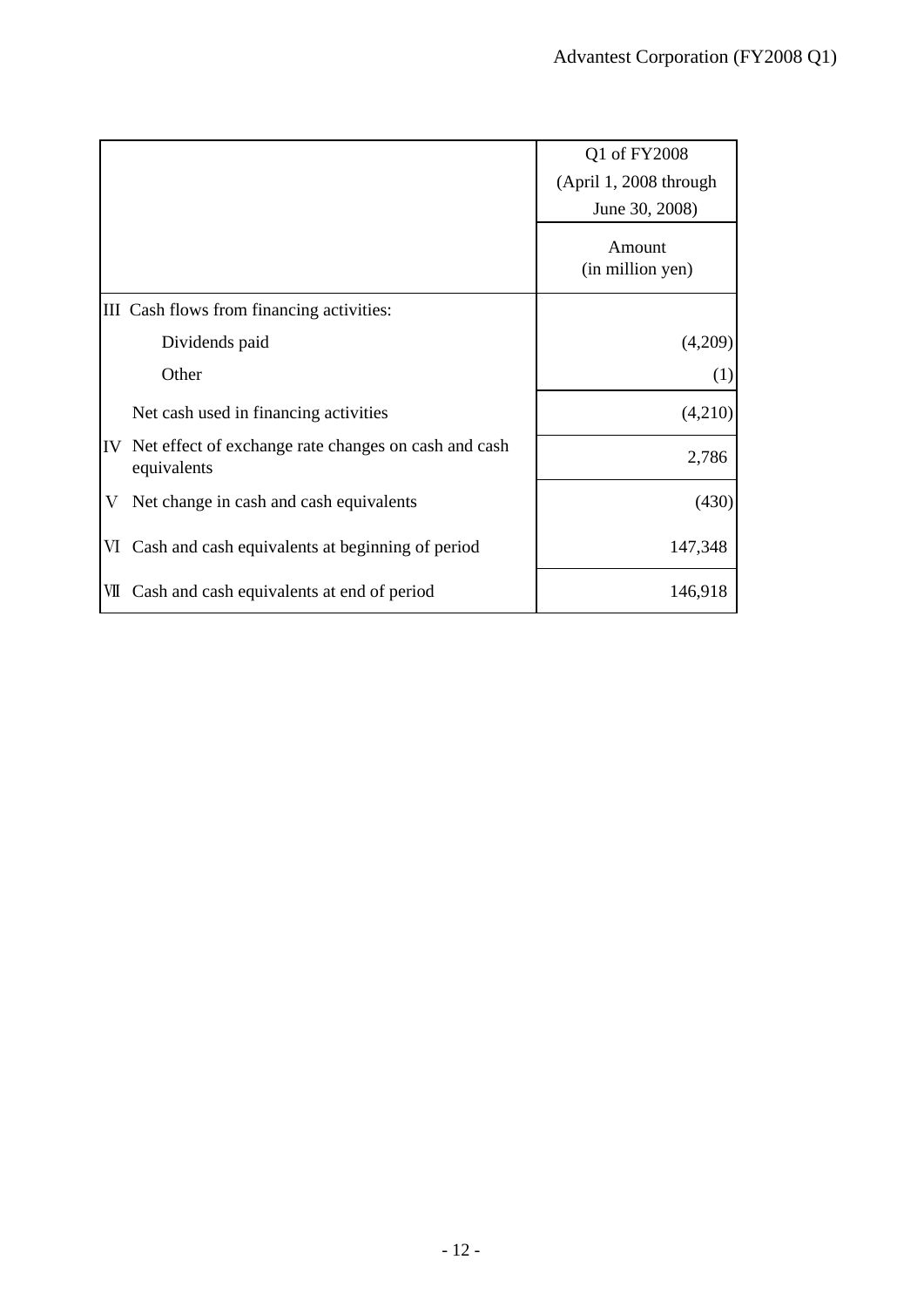Effective from the current fiscal year, pursuant to Paragraph 93 of the "Regulations concerning the Terminology, Forms and Methods of Preparation of Quarterly Financial Statements", the terminology, form and method of preparation of Advantest's quarterly consolidated financial statements are based on U.S. generally accepted accounting principles (U.S. GAAP).

(4) Notes on Preconditions to Going Concerns: None

## (5) Segment Information

#### 1. Business Segment Information

|                                                                     | (Rounded to the nearest million yen) |                                                       |  |
|---------------------------------------------------------------------|--------------------------------------|-------------------------------------------------------|--|
|                                                                     |                                      | Q1 of FY2008<br>(April 1, 2008 through June 30, 2008) |  |
|                                                                     |                                      |                                                       |  |
|                                                                     | Amount                               | Percentage<br>(%)                                     |  |
| Semiconductor and Component Test System                             |                                      |                                                       |  |
| Net sales to unaffiliated customers                                 | 16,883                               | 99.5                                                  |  |
| Intersegment sales                                                  | 84                                   | 0.5                                                   |  |
| Sales                                                               | 16,967                               | 100.0                                                 |  |
| Operating expenses                                                  | 16,286                               | 96.0                                                  |  |
| Operating income before<br>stock option compensation expense        | 681                                  | 4.0                                                   |  |
| Mechatronics System                                                 |                                      |                                                       |  |
| Net sales to unaffiliated customers                                 | 5,212                                | 99.8                                                  |  |
| Intersegment sales                                                  |                                      | 0.2                                                   |  |
| <b>Sales</b>                                                        | 5,221                                | 100.0                                                 |  |
| Operating expenses                                                  | 6,647                                | 127.3                                                 |  |
| Operating income (loss) before<br>stock option compensation expense | (1,426)                              | (27.3)                                                |  |
|                                                                     |                                      |                                                       |  |
| Services, Support and Others<br>Net sales to unaffiliated customers | 4,363                                | 100.0                                                 |  |
| Intersegment sales                                                  |                                      |                                                       |  |
| <b>Sales</b>                                                        | 4,363                                | 100.0                                                 |  |
| Operating expenses                                                  | 3,926                                | 90.0                                                  |  |
| Operating income before                                             | 437                                  | 10.0                                                  |  |
| stock option compensation expense                                   |                                      |                                                       |  |
| Elimination and Corporate                                           |                                      |                                                       |  |
| Net sales to unaffiliated customers                                 |                                      |                                                       |  |
| Intersegment sales                                                  | (93)                                 | 100.0                                                 |  |
| <b>Sales</b>                                                        | (93)                                 | 100.0                                                 |  |
| Operating expenses                                                  | 1,425                                |                                                       |  |
| Operating income (loss) before<br>stock option compensation expense | (1,518)                              |                                                       |  |
|                                                                     |                                      |                                                       |  |
| Consolidated                                                        |                                      |                                                       |  |
| Net sales to unaffiliated customers                                 | 26,458                               | 100.0                                                 |  |
| Intersegment sales                                                  |                                      |                                                       |  |
| Net sales                                                           | 26,458                               | 100.0                                                 |  |
| Operating expenses                                                  | 28,284                               | 106.9                                                 |  |
| Operating income (loss) before                                      | (1,826)                              | (6.9)                                                 |  |
| stock option compensation expense                                   |                                      |                                                       |  |
| Adjustment:                                                         |                                      |                                                       |  |
| Stock option compensation expense<br>Operating income (loss)        |                                      |                                                       |  |
|                                                                     | (1,826)                              | (6.9)                                                 |  |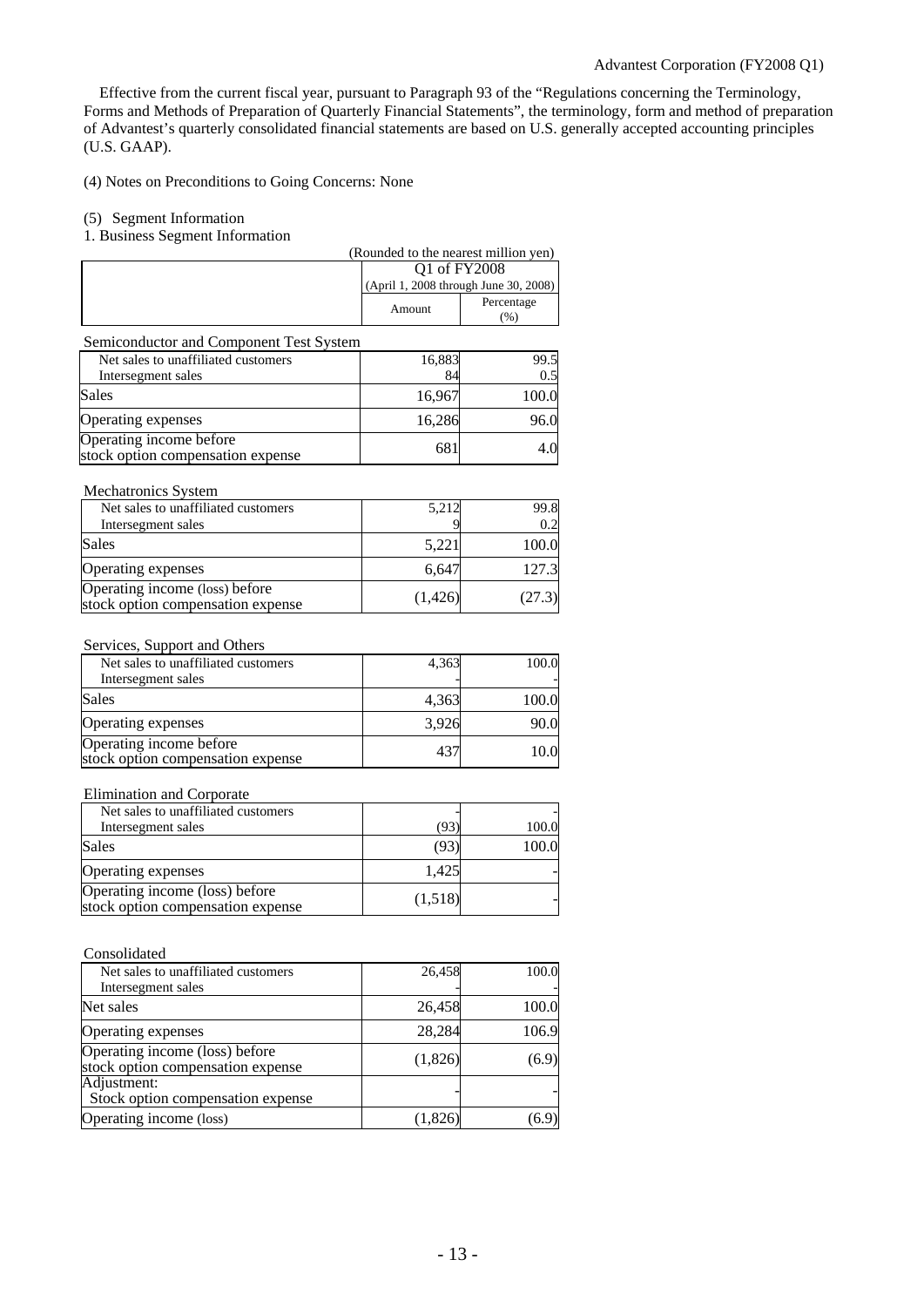(Notes)

1.Adjustments to operating income (loss) in Corporate principally represent corporate general and administrative expenses and research and development expenses related to fundamental research activities that are not allocated to operating segments.

2. Advantest uses the operating income (loss) before stock option compensation expense for management's analysis of business segment results.

2. Consolidated Net Sales by Geographical Areas

|                                     | (Rounded to the nearest million yen)  |                    |
|-------------------------------------|---------------------------------------|--------------------|
| Net sales to unaffiliated customers | Q1 of FY2008                          |                    |
|                                     | (April 1, 2008 through June 30, 2008) |                    |
|                                     | Amount                                | Percentage<br>(% ) |
| Americas                            | 2,835                                 | 10.7               |
| Europe                              | 420                                   | 1.6                |
| Asia                                | 16,714                                | 63.2               |
| <b>Total Overseas</b>               | 19,969                                | 75.5               |
| Japan                               | 6,489                                 | 24.5               |
| Consolidated                        | 26,458                                | 100.0              |

(6) Notes on Significant Changes to Stockholders' Equity: None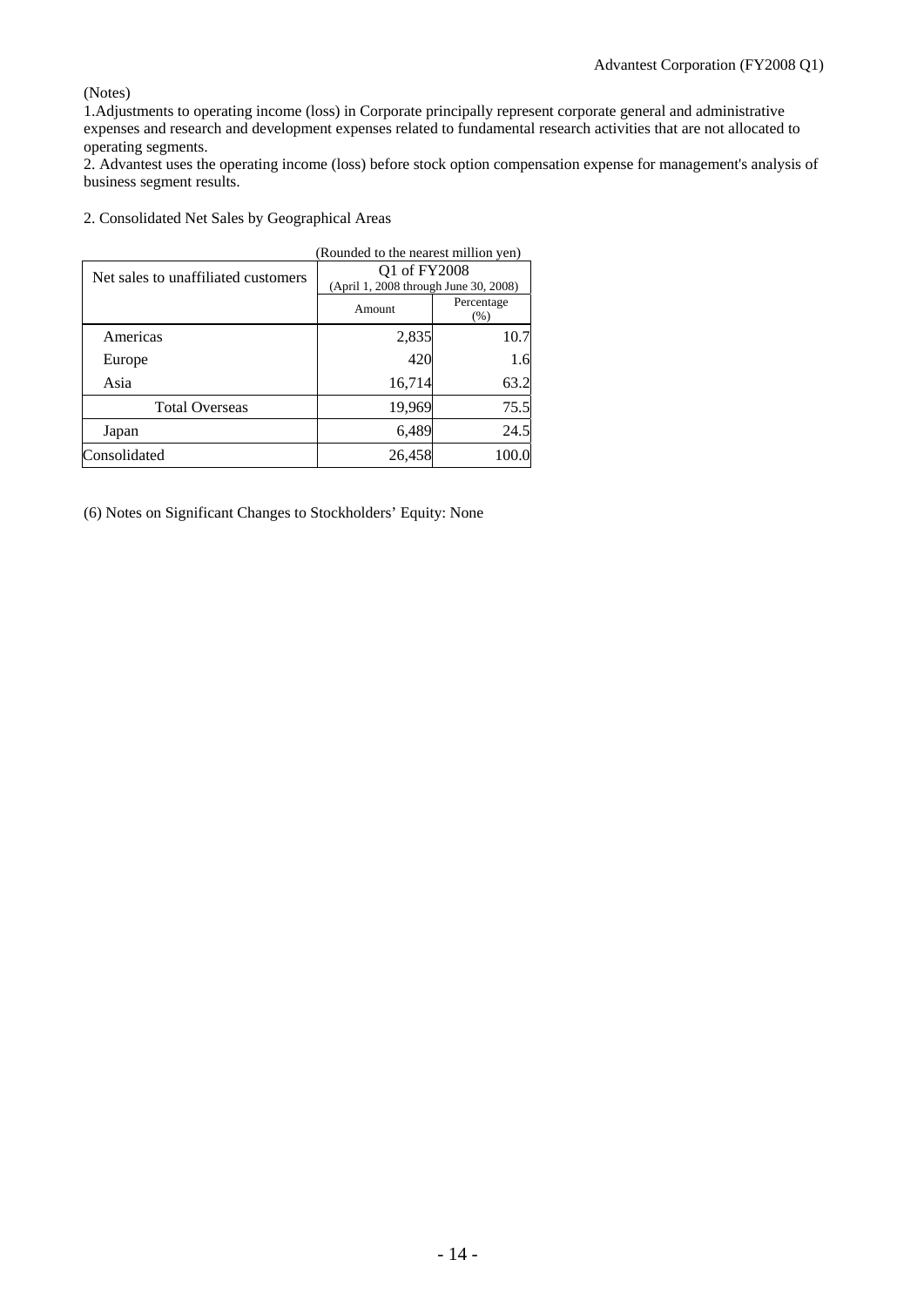## 【Reference】

FY2007 First Quarter Consolidated Financial Statements

(1) Consolidated Statements of Income (Summary)

|                                                                               | Q1 of FY2007               |        |
|-------------------------------------------------------------------------------|----------------------------|--------|
|                                                                               | April 1, 2007 through      |        |
|                                                                               | June 30, 2007              |        |
| Item                                                                          | Amount<br>(in million yen) |        |
| Net sales                                                                     |                            | 57,089 |
| Cost of sales                                                                 |                            | 27,253 |
| Gross profit                                                                  |                            | 29,836 |
| Research and development expenses                                             |                            | 8,202  |
| Selling, general and administrative<br>expenses                               |                            | 9,951  |
| Operating income                                                              |                            | 11,683 |
| Other income (expense):                                                       |                            |        |
| Interest and dividends income                                                 | 1,092                      |        |
| Interest expense                                                              | (3)                        |        |
| Other                                                                         | 2,278                      | 3,367  |
| Income before income taxes and<br>equity in earnings of affiliated<br>company |                            | 15,050 |
| Income taxes                                                                  |                            | 5,098  |
| Equity in earnings (loss) of affiliated<br>company                            |                            | (4)    |
| Net income                                                                    |                            | 9,948  |
|                                                                               |                            |        |

|                      | Q1 of FY2007<br>April 1, 2007 through<br>June 30, 2007 |  |
|----------------------|--------------------------------------------------------|--|
| Item                 | Amount (in yen)                                        |  |
| Net income per share |                                                        |  |
| <b>Basic</b>         | 53.53                                                  |  |
| Diluted              | 53.31                                                  |  |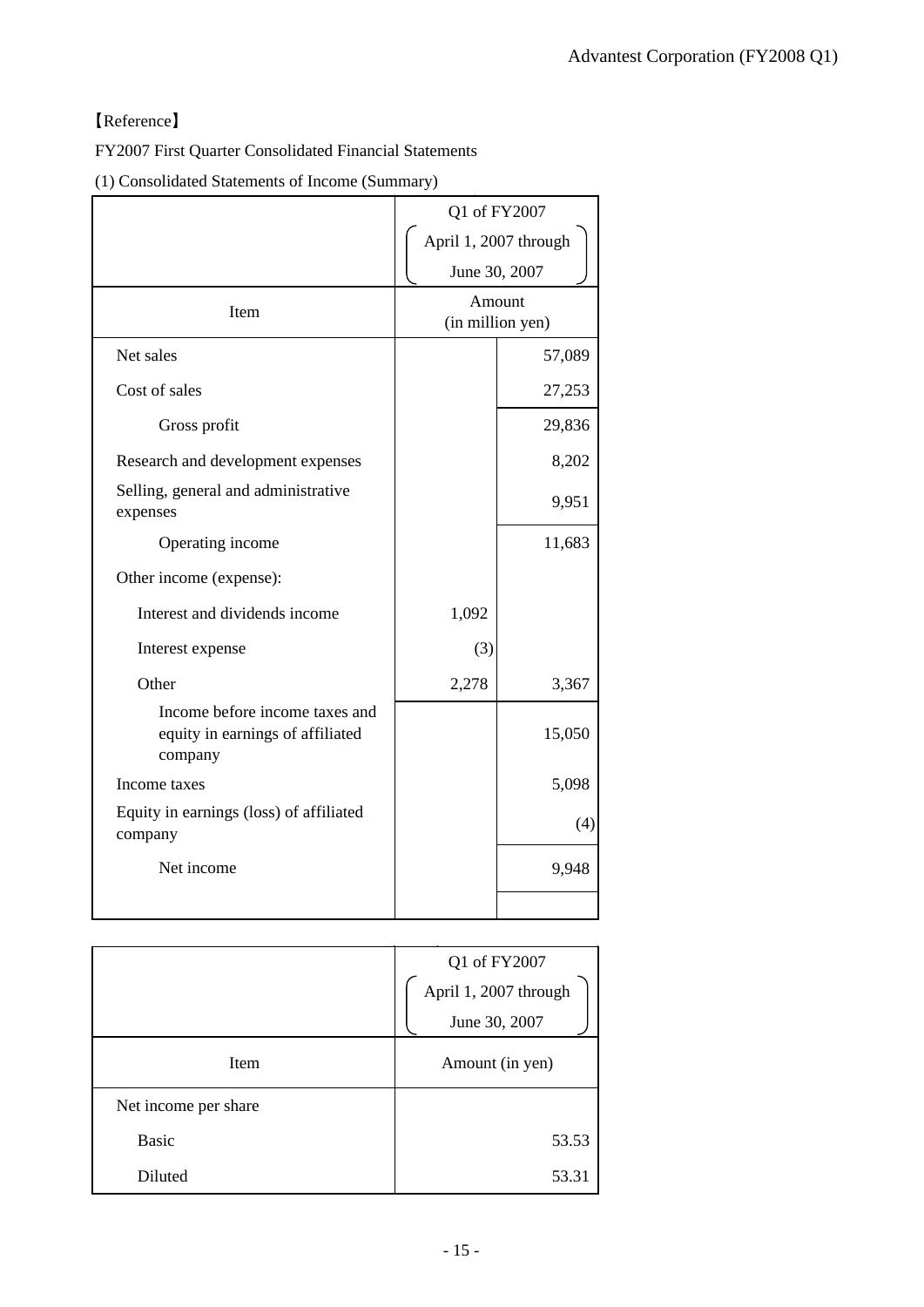## (2) Consolidated Statements of Cash Flows (Summary)

|     |                                                                                      | Q1 of FY2007               |
|-----|--------------------------------------------------------------------------------------|----------------------------|
|     |                                                                                      | April 1, 2007 through      |
|     |                                                                                      | June 30, 2007              |
|     | Item                                                                                 | Amount<br>(in million yen) |
| I   | Cash flows from operating activities:                                                |                            |
|     | Net income                                                                           | 9,948                      |
|     | Adjustments to reconcile net income to net cash provided by<br>operating activities: |                            |
|     | Depreciation and amortization                                                        | 1,902                      |
|     | Changes in assets and liabilities:                                                   |                            |
|     | Trade receivables                                                                    | 8,228                      |
|     | Inventories                                                                          | (8,295)                    |
|     | Trade accounts payable                                                               | 905                        |
|     | Other                                                                                | (8,161)                    |
|     | Net cash provided by operating activities                                            | 4,527                      |
| П   | Cash flows from investing activities:                                                |                            |
|     | Purchases of property, plant and equipment                                           | (1,790)                    |
|     | Other                                                                                | (88)                       |
|     | Net cash used in investing activities                                                | (1,878)                    |
| Ш   | Cash flows from financing activities:                                                |                            |
|     | Payments to acquire treasury stock                                                   | (19,117)                   |
|     | Dividends paid                                                                       | (5,770)                    |
|     | Other                                                                                | 143                        |
|     | Net cash used in financing activities                                                | (24, 744)                  |
| IV  | Net effect of exchange rate changes on cash and cash equivalents                     | 3,835                      |
| V   | Net change in cash and cash equivalents                                              | (18,260)                   |
| VI  | Cash and cash equivalents at beginning of period                                     | 196,395                    |
| VII | Cash and cash equivalents at end of period                                           | 178,135                    |

(3) Notes on Preconditions to Going Concerns: None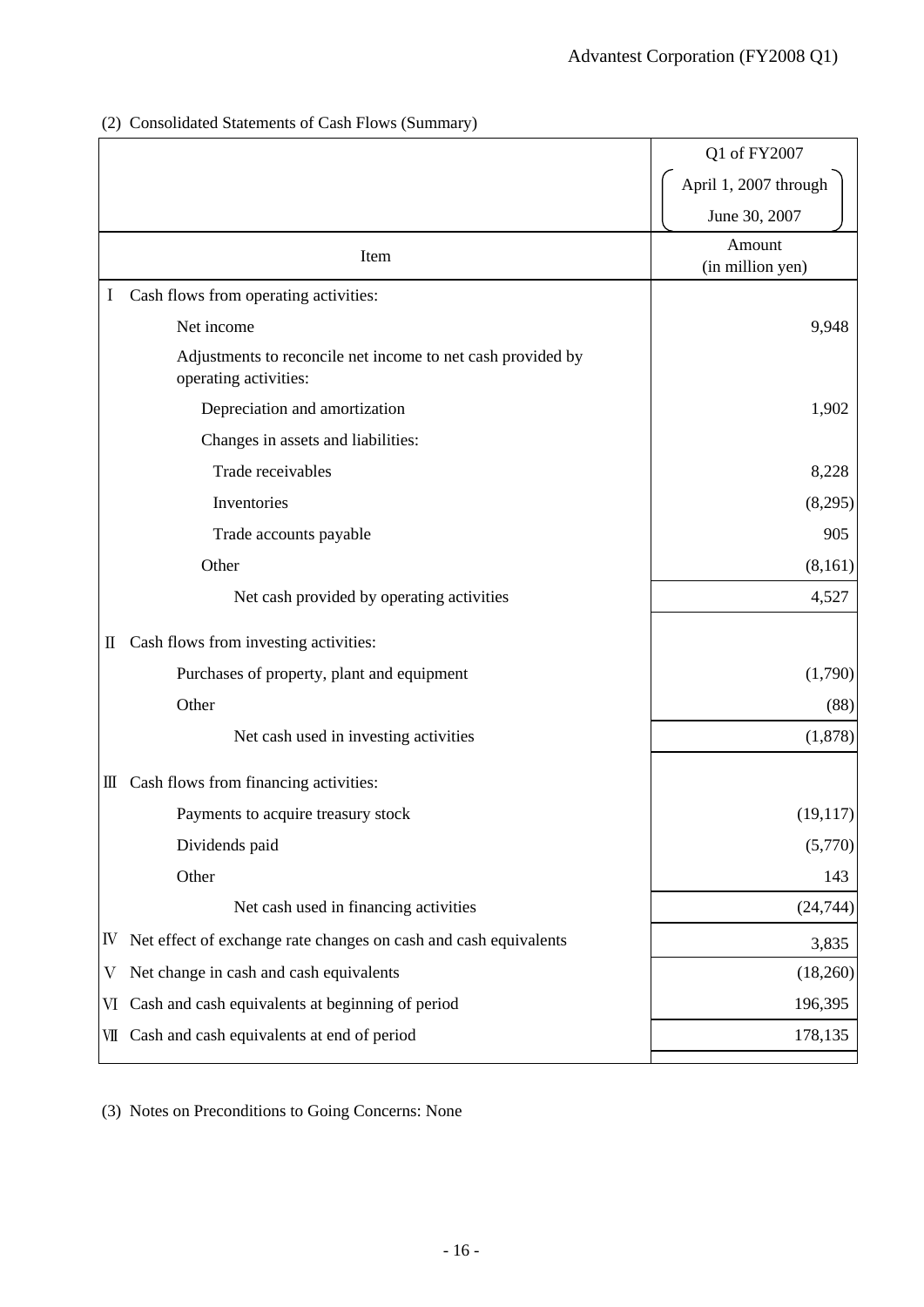## (4) Segment Information

## 1. Business Segment Information

|                                                                                |        |                                                       | (Rounded to the nearest million yen) |
|--------------------------------------------------------------------------------|--------|-------------------------------------------------------|--------------------------------------|
|                                                                                |        | Q1 of FY2007<br>(April 1, 2007 through June 30, 2007) |                                      |
|                                                                                |        |                                                       |                                      |
|                                                                                | Amount |                                                       | Percentage<br>(%)                    |
| Semiconductor and Component Test System<br>Net sales to unaffiliated customers |        | 40,566                                                | 99.0                                 |
| Intersegment sales                                                             |        | 412                                                   | 1.0                                  |
| <b>Sales</b>                                                                   |        | 40,978                                                | 100.0                                |
| Operating expenses                                                             |        | 30,664                                                | 74.8                                 |
| Operating income before                                                        |        | 10.21A                                                | 252                                  |

#### Mechatronics System

| Net sales to unaffiliated customers                          | 12,167 | 100.0 |
|--------------------------------------------------------------|--------|-------|
| Intersegment sales                                           |        |       |
| <b>Sales</b>                                                 | 12,167 | 100.0 |
| Operating expenses                                           | 9,058  | 74.4  |
| Operating income before<br>stock option compensation expense | 3,109  | 25.6  |

Operating income before<br>stock option compensation expense 10,314 25.2

### Services, Support and Others

| Net sales to unaffiliated customers                          | 4,356 | 100.0 |
|--------------------------------------------------------------|-------|-------|
| Intersegment sales                                           |       |       |
| Sales                                                        | 4,356 | 100.0 |
| Operating expenses                                           | 3,700 | 84.9  |
| Operating income before<br>stock option compensation expense | 656   | 15.11 |

### Elimination and Corporate

| Net sales to unaffiliated customers                                 |         |       |
|---------------------------------------------------------------------|---------|-------|
| Intersegment sales                                                  | (412)   | 100.0 |
| <b>Sales</b>                                                        | (412)   | 100.0 |
| Operating expenses                                                  | 1.984   |       |
| Operating income (loss) before<br>stock option compensation expense | (2,396) |       |

#### Consolidated

| Net sales to unaffiliated customers                          | 57,089 | 100.0 |
|--------------------------------------------------------------|--------|-------|
| Intersegment sales                                           |        |       |
| Net sales                                                    | 57,089 | 100.0 |
| Operating expenses                                           | 45,406 | 79.5  |
| Operating income before<br>stock option compensation expense | 11,683 | 20.5  |
| Adjustment:<br>Stock option compensation expense             |        |       |
| Operating income                                             | 11,683 | 20.5  |

(Notes)

1.Adjustments to operating income (loss) in Corporate principally represent corporate general and administrative expenses and research and development expenses related to fundamental research activities that are not allocated to operating segments. 2. Advantest uses the operating income (loss) before stock option compensation expense for management's analysis of business segment results.